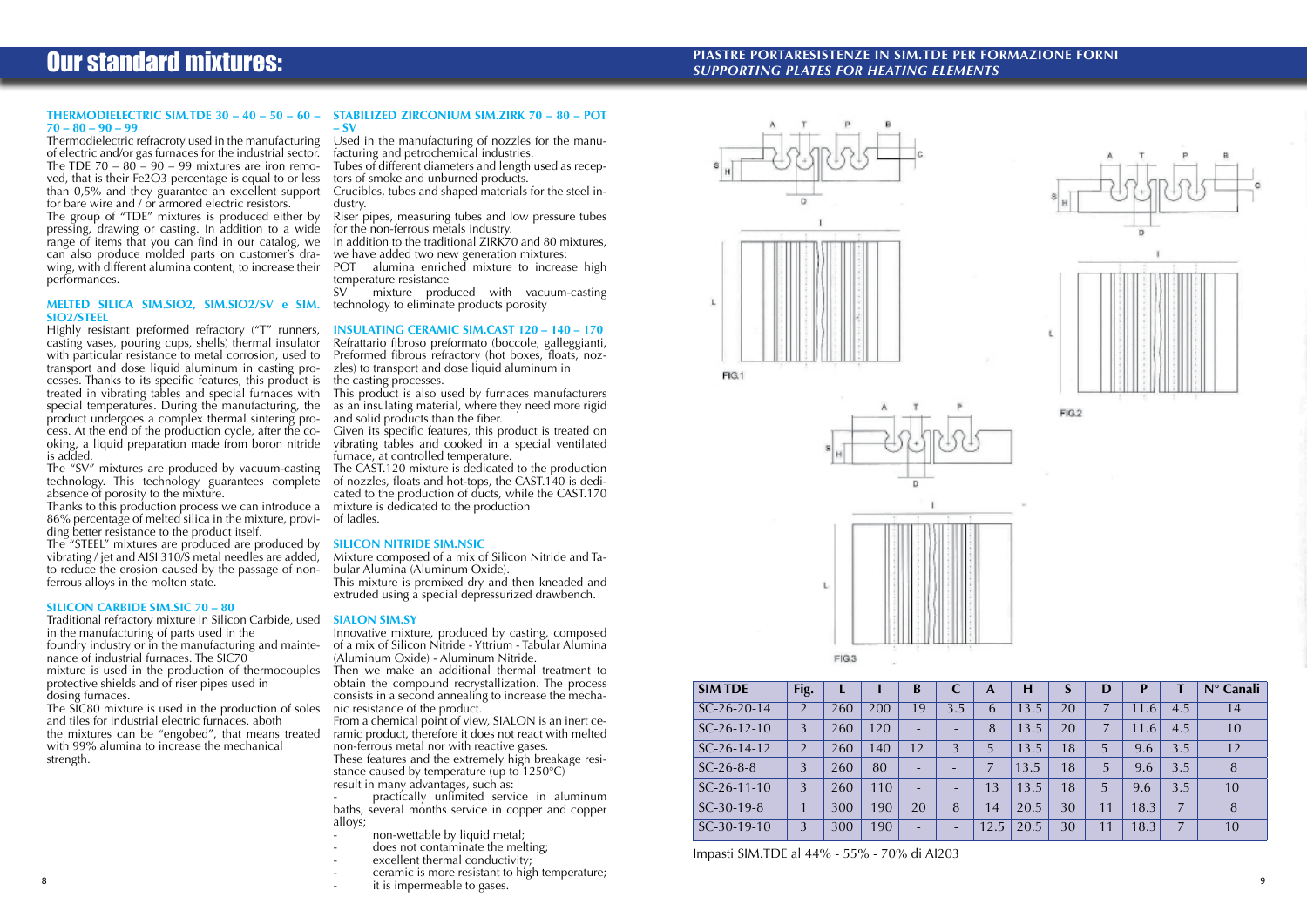**PIASTRE PORTARESISTENZE IN SIM.TDE PER FORMAZIONE FORNI** *SUPPORTING PLATES for HEA TlNG ELEMENTS*

 $\overline{\mathbf{D}}$ 

 $\mathbf{r}$ 

.

 $\mathbf{r}$ 

FIG.4

 $\mathbf{I}$ 

To 1

 $\sim$ 

 $S$  H

 $\mathsf L$ 





# **PIASTRE PORTARESISTENZE in SIM.TDE per FORMAZIONE FORNI** *SUPPORTING PLATES for HEATING ELEMENTS*

| <b>SIM TDE</b> | Fig.           | L   |     | B                        | $\mathbf C$ | $\mathbf{A}$ | н  | $\mathbf S$ | D  | P    | T   | N° Canali |
|----------------|----------------|-----|-----|--------------------------|-------------|--------------|----|-------------|----|------|-----|-----------|
| SD-50-21-6/17  | $\mathbf{1}$   | 500 | 210 | 10                       | 15          | 30           | 18 | 30          | 17 | 30   | 10  | 6         |
| SD-50-33-12    | $\mathbf{1}$   | 500 | 330 | 15                       | 5           | 33           | 23 | 33          | 17 | 22   | 12  | 12        |
| SD-38-28-10    | $\mathbf{1}$   | 380 | 280 | 15                       | 12          | 28           | 21 | 30          | 14 | 22   | 8   | 10        |
| SD-38-28-8     | $\mathbf{1}$   | 380 | 200 | 15                       | 12          | 15           | 21 | 30          | 14 | 20   | 8   | $\, 8$    |
| SD-60-35-16    | $\mathbf{1}$   | 600 | 350 | 20                       | 8           | 16           | 21 | 30          | 12 | 18.5 | 8   | 16        |
| SD-50-35-21    | $\mathbf{1}$   | 500 | 350 | 21                       | 5           | 8            | 25 | 30          | 8  | 14.6 | 5.5 | 21        |
| SD-50-22-15    | 3              | 500 | 220 |                          | ٠           | 8            | 25 | 30          | 8  | 14.6 | 5.5 | 15        |
| SD-50-35-16    | $\mathbf{1}$   | 500 | 350 | 20                       | 8           | 16           | 21 | 30          | 12 | 18.5 | 8   | 16        |
| $SD-50-12-6$   | 3              | 500 | 120 | $\overline{\phantom{a}}$ | Ξ.          | 15           | 21 | 30          | 12 | 18.5 | 8   | 6         |
| SD-50-20-10    | 3              | 500 | 200 | $\overline{\phantom{a}}$ | Ξ.          | 17           | 21 | 30          | 12 | 18.5 | 8   | 10        |
| SD-50-35-10    | $\mathbf{1}$   | 500 | 350 | 25                       | 12          | 22           | 28 | 40          | 17 | 28.4 | 11  | 10        |
| SD-50-25-8     | $\overline{3}$ | 500 | 250 | $\overline{\phantom{a}}$ | -           | 26           | 28 | 40          | 17 | 28.4 | 11  | 8         |
| SD-50-20-6     | 3              | 500 | 200 | $\overline{\phantom{a}}$ | Ξ.          | 29           | 28 | 40          | 17 | 28.4 | 11  | 6         |
| SD-50-35-8     | 1              | 500 | 350 | 24                       | 10          | 26           | 30 | 45          | 24 | 35.7 | 16  | $\, 8$    |
| SD-50-25-6     | 3              | 500 | 250 | ٠                        | Ξ.          | 36           | 30 | 45          | 24 | 35.7 | 16  | 6         |
| SD-50-35-9     | 3              | 500 | 350 | ٠                        | -           | 27           | 30 | 45          | 24 | 37   | 16  | 9         |
| SD-50-28-8     | 3              | 500 | 280 | ٠                        | Ξ.          | 25           | 33 | 50          | 20 | 33   | 14  | 8         |
| $SD-50-21-6$   | 3              | 500 | 210 | ٠                        | ٠           | 23           | 33 | 50          | 20 | 33   | 14  | 6         |

|                |                |     |     |          |                          |              |    |             | Lingth |              |    |                |
|----------------|----------------|-----|-----|----------|--------------------------|--------------|----|-------------|--------|--------------|----|----------------|
| <b>SIM TDE</b> | Fig.           | L   |     | $\bf{B}$ | $\mathbf C$              | $\mathbf{A}$ | H  | $\mathbf S$ | D      | $\mathbf{P}$ | T  | N° Canali      |
| SE-55-18-12-B  | $\overline{4}$ | 180 | 550 | 20       | 25                       | 36           | 37 | 55          | 28     | 40           | 16 | 12             |
| SE-47-18-10-B  | $\overline{4}$ | 180 | 470 | 20       | 25                       | 36           | 37 | 55          | 28     | 40           | 16 | 10             |
| SE-43-18-9-B   | $\overline{4}$ | 180 | 430 | 20       | 25                       | 36           | 37 | 55          | 28     | 40           | 16 | 9              |
| SE-39-18-8-B   | $\overline{4}$ | 180 | 390 | 20       | 25                       | 36           | 37 | 55          | 28     | 40           | 16 | 8              |
| $SE-31-18-6-B$ | $\overline{4}$ | 180 | 310 | 20       | 25                       | 36           | 37 | 55          | 28     | 40           | 16 | 6              |
| SE-23-18-4-B   | $\overline{4}$ | 180 | 230 | 20       | 25                       | 36           | 37 | 55          | 28     | 40           | 16 | $\overline{4}$ |
| SE-51-18-12    | 5              | 180 | 510 | ÷        | ٠                        | 36           | 37 | 55          | 28     | 40           | 16 | 12             |
| SE-43-18-10    | 5              | 180 | 430 |          |                          | 36           | 37 | 55          | 28     | 40           | 16 | 10             |
| SE-39-18-9     | 5              | 180 | 390 |          |                          | 36           | 37 | 55          | 28     | 40           | 16 | 9              |
| SE-35-18-8     | 5              | 180 | 350 | ÷        | -                        | 36           | 37 | 55          | 28     | 40           | 16 | 8              |
| SE-27-18-6     | 5              | 180 | 270 | ÷        | -                        | 36           | 37 | 55          | 28     | 40           | 16 | 6              |
| SE-19-18-4     | 5              | 180 | 190 |          | $\overline{\phantom{0}}$ | 36           | 37 | 55          | 28     | 40           | 16 | $\overline{4}$ |
| SE-35-20-6/34  | $\overline{4}$ | 200 | 350 | 17.5     | 32                       | 35           | 37 | 62          | 34     | 49           | 19 | 6              |
| SE-39-41-10    | 5              | 390 | 410 | ٠        | ٠                        | 61           | 30 | 45          | 20     | 32           | 10 | 10             |
| SE-39-41-8     | 5              | 390 | 410 | ÷        | ٠                        | 65           | 35 | 54          | 30     | 40           | 17 | $\, 8$         |
| $SE-23-25-6-b$ | $\overline{4}$ | 250 | 238 | 19       | 24                       | 30           | 32 | 48          | 18     | 28           | 10 | 6              |
| SE-35-25-10-b  | $\overline{4}$ | 250 | 350 | 19       | 24                       | 30           | 32 | 48          | 18     | 28           | 10 | 10             |

 $|c|$ 

Impasti SIM.TDE al 44% - 55% - 70% di AI203 Impasti SIM.TDE al 44% - 55% - 70% di AI203

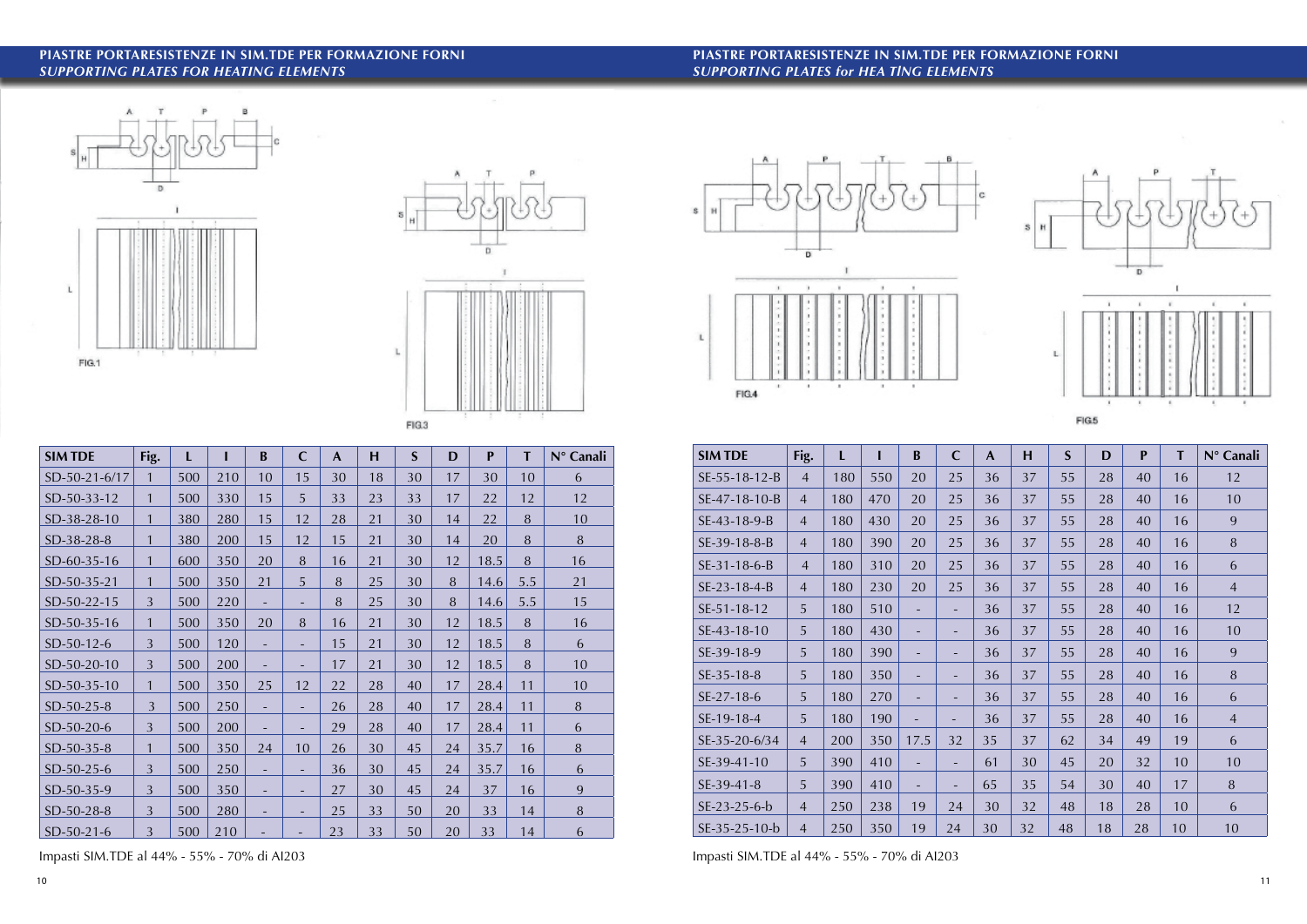## **PIASTRE PORTARESISTENZE IN SIM.TDE PER FORMAZIONE FORNI** *SUPPORTING PLATES for HEA TlNG ELEMENTS*

# **PIASTRE PORTARESISTENZE IN SIM.TDE PER FORMAZIONE FORNI INDUTRIALI** *SUPPORTING PLATES for HEATlNG ELEMENTS*









| <b>SIM TDE</b>     | Fig.           | L   |     | B  | $\mathbf C$              | $\mathbf{A}$ | H  | $\mathbf S$ | D  | $\mathbf{P}$ | T  | N° Canali |
|--------------------|----------------|-----|-----|----|--------------------------|--------------|----|-------------|----|--------------|----|-----------|
| SE-55-20-12-B      | 6              | 200 | 550 | 20 | 17                       | 31.5         | 33 | 50          | 30 | 40           | 20 | 12        |
| SE-47-20-10-B      | 6              | 200 | 470 | 20 | 17                       | 31.5         | 33 | 50          | 30 | 40           | 20 | 10        |
| SE-43-20-9-B       | 6              | 200 | 430 | 20 | 17                       | .5<br>31     | 33 | 50          | 30 | 40           | 20 | 9         |
| SE-39-20-8-B       | 6              | 200 | 390 | 20 | 17                       | 31.5         | 33 | 50          | 30 | 40           | 20 | $\, 8$    |
| $SE-31-20-6-B$     | 6              | 200 | 310 | 20 | 17                       | 31.5         | 33 | 50          | 30 | 40           | 20 | 6         |
| SE-51-20-12        | $\overline{7}$ | 200 | 510 | ۰  | ۰                        | 31.5         | 33 | 50          | 30 | 40           | 20 | 12        |
| SE-43-20-10        | $\overline{7}$ | 200 | 430 |    | $\overline{\phantom{a}}$ | 31.5         | 33 | 50          | 30 | 40           | 20 | 10        |
| SE-39-20-9         | $\overline{7}$ | 200 | 390 | ۰  | $\overline{\phantom{a}}$ | 31.5         | 33 | 50          | 30 | 40           | 20 | 9         |
| SE-35-20-8         | 7              | 200 | 350 | ٠  | $\overline{\phantom{a}}$ | 31.5         | 33 | 50          | 30 | 40           | 20 | 8         |
| SE-27-20-6         | 7              | 200 | 270 | ٠  | $\overline{\phantom{0}}$ | 31.5         | 33 | 50          | 30 | 40           | 20 | 6         |
| $SE-17 - 18-3 - B$ | 6              | 180 | 170 | 20 | 25                       | 25           | 30 | 50          | 30 | 40           | Ξ. | 3         |
| SE-13-18-3         | 7              | 180 | 130 |    |                          | 25           | 30 | 50          | 30 | 40           |    | 3         |





| <b>SIM</b><br>TDE | $-$<br>Fig. | . .                                     |                               | D                        |                          |                    |                    |               | -                        |    | U <sub>c</sub> | <b>STATE</b> | $N^{\circ}$ Canali<br>лнан |
|-------------------|-------------|-----------------------------------------|-------------------------------|--------------------------|--------------------------|--------------------|--------------------|---------------|--------------------------|----|----------------|--------------|----------------------------|
| $\sqrt{ }$        | $\sim$<br>v | $\overline{a}$<br>$\overline{4}$<br>4 O | 240 <sub>1</sub><br>$\sim$ 10 | $\overline{\phantom{0}}$ | $\overline{\phantom{0}}$ | $\Omega$<br>$\sim$ | $\sim$<br>$\sim$ 1 | $\sim$ $\sim$ | $\overline{\phantom{a}}$ | U. |                |              | $\sim$                     |

Impasti SIM.TDE al 44% - 55% - 70% di AI203 Impasti SIM.TDE al 44% - 55% - 70% di AI203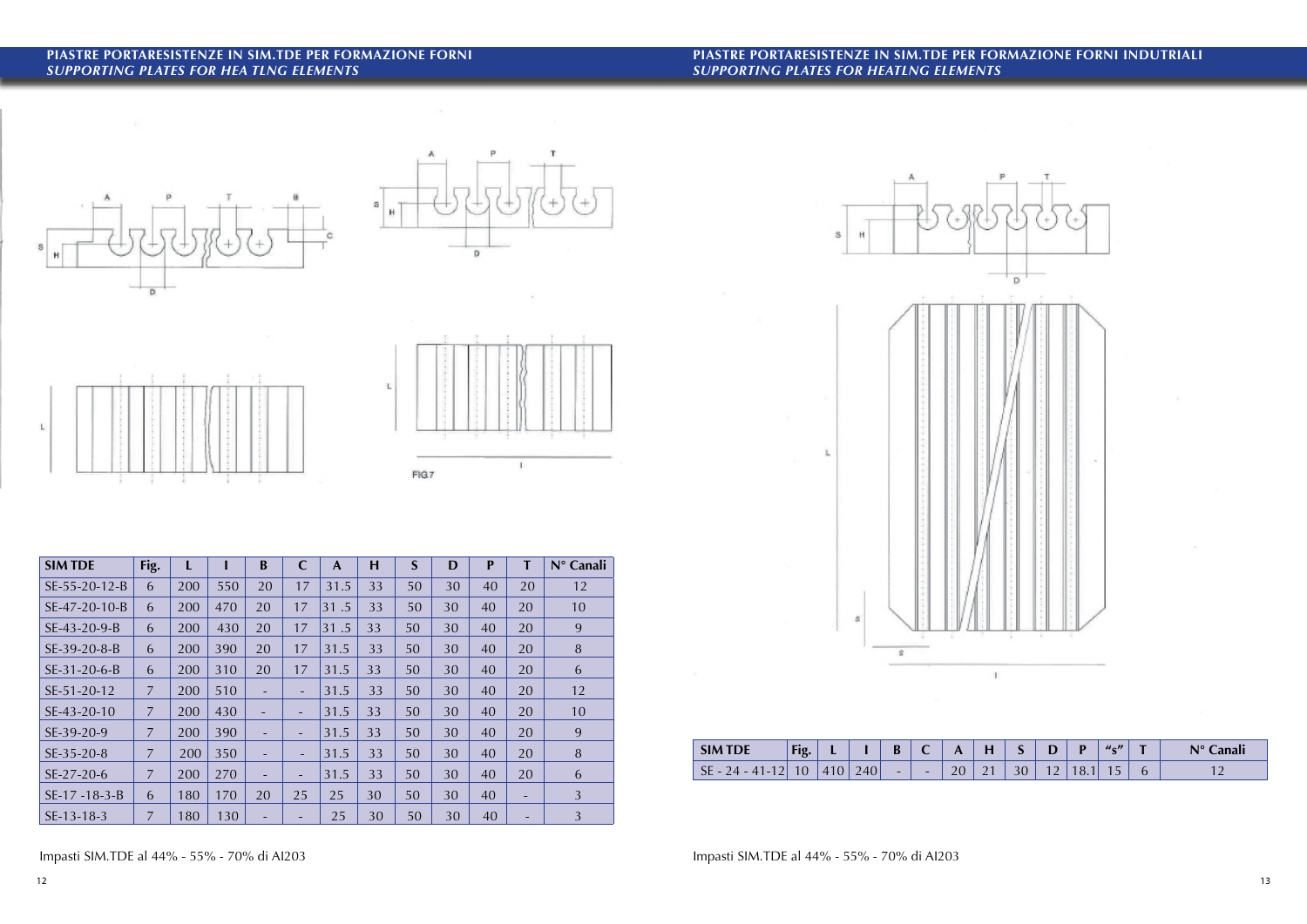# **PIASTRE in SIM.TDE a CANALI APERTI** *OPEN GROOVES PLATES*





| <b>SIMTDE</b> | Fig.           |     |     |    | A  | B  | P  |    | Н  | $N^{\circ}$ Canali |
|---------------|----------------|-----|-----|----|----|----|----|----|----|--------------------|
| $SG-20-60-12$ |                | 650 | 200 | 60 | 20 | 30 | 50 | 13 | 40 | 12                 |
| $SG-25-19-4$  | $\overline{2}$ | 190 | 250 | 70 | 35 | 30 | 44 | 15 | 30 |                    |
| $SG-25-22-4$  | $\overline{2}$ | 220 | 250 | 76 | 39 | 34 | 50 | 18 | 35 | 4                  |
| $SG-25-32-6$  | $\Omega$       | 320 | 250 | 76 | 39 | 34 | 50 | 18 | 35 | $\mathfrak b$      |





 $\sim$ 

| <b>SIM TDE</b> | Fig.           | Di   | N elementi per giro | H  | E  | B  |    | ø per resistenza | $\cup$ | A  |
|----------------|----------------|------|---------------------|----|----|----|----|------------------|--------|----|
| $SH-25-3.5-1$  | $\overline{A}$ | 250  | 6                   | 50 | 25 | 35 | 30 | 22               | 18     | 15 |
| $SH-35-3.8-1$  | A              | 350  | 8                   | 52 | 25 | 38 | 40 | 22               | 18     | 15 |
| $SH-45-5-1$    | A              | 450  | 10                  | 70 | 40 | 50 | 40 | 30               | 25     | 25 |
| $SH-60-5-1$    | A              | 600  | 12                  | 70 | 40 | 50 | 40 | 30               | 25     | 25 |
| $SH-80-5-1$    | A              | 800  | 12                  | 70 | 40 | 50 | 40 | 30               | 25     | 25 |
| SH-100-5-1     | $\overline{A}$ | 1000 | 15                  | 80 | 40 | 50 | 40 | 30               | 25     | 25 |
| SH-130-6-1     | $\overline{A}$ | 1300 | 20                  | 90 | 45 | 60 | 40 | 35               | 25     | 30 |
| SH-170-6-1     | A              | 1700 | 25                  | 90 | 45 | 60 | 50 | 45               | 25     | 30 |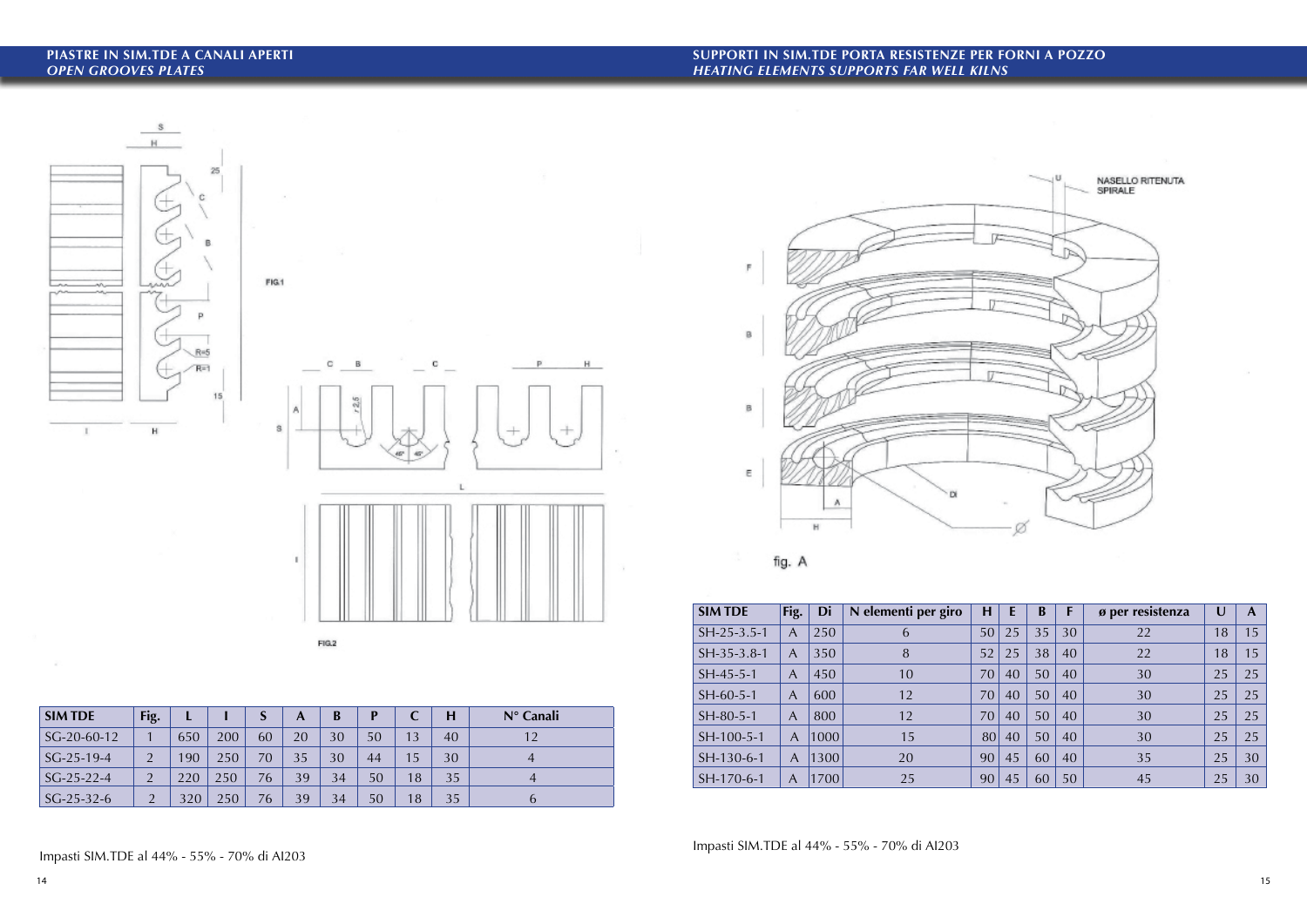## **SUPPORTI CERAMICI per RESISTENZE ELETTRICHE in TUBI RADIANTI ORIZZONTALI E VERTICALI** *CERAMIC SUPPORTS for RADIANT TUBES*

**ISOLATORI MASCHIO e FEMMINA in STEATITE** *STEATITE INSULATOR*



### **TAPPI per USCITA FORNI** *PLUGS*



 $FIG. 4$ 

| <b>SIM TDE</b> | Fig. |      | $N^{\circ}$ |      |               | $\mathsf{N}^\circ$ | B    |      |      |      |      |
|----------------|------|------|-------------|------|---------------|--------------------|------|------|------|------|------|
|                |      | (mm) | Fori E      | (mm) | (mm)          | Fori $G$           | (mm) | (mm) | (mm) | (mm) | (mm) |
| ST-145-6       |      | 32   | b           | 41   |               | $1 - 3 - 4$        | 126  | 89   | 145  | 14   | 16   |
| $ST-113-6$     |      | 22   | b           | 28   | $\mathfrak b$ | $1 - 2$            | 84   | 68   | 113  | 12   | 20   |
| ST-96-6        |      | 19   | 6           | 23   |               | $1 - 2$            |      | 55   | 96   | 13   |      |

| <b>SIM.STEA</b> | Fig.           | $\boldsymbol{\emptyset}$ E (mm) | $\boldsymbol{\varnothing}$   (mm) | Sp.  | $F$ (mm) | $M$ (mm) |
|-----------------|----------------|---------------------------------|-----------------------------------|------|----------|----------|
| SY-16.5-5M      | $\overline{2}$ | 15.5                            | 5                                 | 6    |          | 10       |
| SY-16.5-5F      | $\overline{3}$ | 15.5                            | 5                                 | 5    | 11       |          |
| SY-22-6.5M      | $\mathcal{D}$  | 22.5                            | 6.5                               | 10.5 |          | 11.5     |
| SY-22.6.5F      | $\overline{3}$ | 22.5                            | 6.5                               | 8    | 12.3     |          |
| SY-30-8F        | $\overline{3}$ | 30                              | 8.5                               | 15   | 18       |          |
| SY-30-8M        | $\mathcal{D}$  | 30                              | 8.5                               | 15   |          | 16       |

| <b>SIM.TDE</b> | Fig. | $\boldsymbol{\beta}$ E (mm) | $\boldsymbol{\beta}$   (mm) |    | $h$ (mm) | $L$ (mm) |
|----------------|------|-----------------------------|-----------------------------|----|----------|----------|
| $SY-45-13$     |      |                             |                             | 26 |          | 30       |
| SY-60-15       |      | 60                          |                             | 30 |          | 40       |
| $SY-23-7$      |      |                             |                             |    |          |          |







FIG. 5

Impasti SIM.TDE al 44% - 55% - 70% di AI203

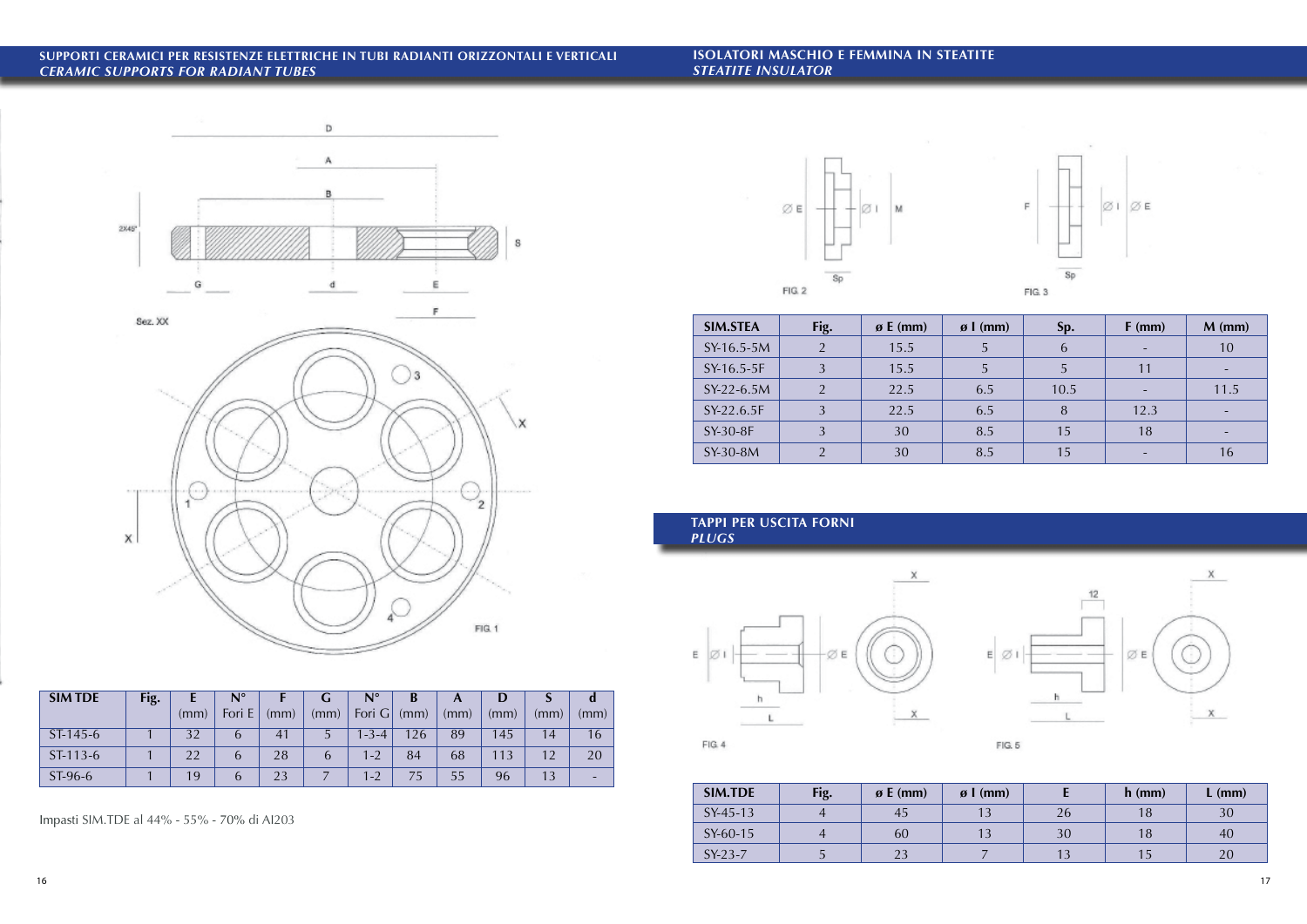| <b>SIM.TDE</b> | Fig.         | $\boldsymbol{\varnothing}$ E (mm) | $\varnothing$ l (mm) | <b>SIM.TDE</b> | Fig.           | $\boldsymbol{\varnothing}$ E (mm) | $\emptyset$ l (mm) |
|----------------|--------------|-----------------------------------|----------------------|----------------|----------------|-----------------------------------|--------------------|
| $SIM-Z$        |              | $\overline{2}$                    |                      | $SIM-26$       | $\mathbf{1}$   | 16                                | 12                 |
| $SIM-Z$        | $\mathbf{1}$ | 2.7                               | 1.7                  | $SIM-26$       | $\mathbf{1}$   | 17                                | 12                 |
| $SIM-Z$        | $\mathbf{1}$ | $\overline{3}$                    | 1.5                  | $SIM-26$       | $\mathbf{1}$   | 20                                | 14                 |
| $SIM-Z$        | $\mathbf{1}$ | $\overline{3}$                    | $\overline{2}$       | $SIM-26$       | $\mathbf{1}$   | 25                                | 15                 |
| $SIM-Z$        | $\mathbf{1}$ | $\overline{4}$                    | 1.5                  | $SIM-26$       | $\mathbf{1}$   | 25                                | 20                 |
| $SIM-Z$        | $\mathbf{1}$ | $\overline{4}$                    | $2^{\circ}$          | $SIM-26$       | $\mathbf{1}$   | 30                                | 16                 |
| $SIM-Z$        | $\mathbf{1}$ | 4.5                               | $\overline{2}$       | $SIM-26$       | $\mathbf{1}$   | 30                                | 20                 |
| $SIM-Z$        | $\mathbf{1}$ | 5                                 | $\overline{2}$       | $SIM-26$       | $\mathbf{1}$   | 35                                | 15                 |
| $SIM-Z$        | $\mathbf{1}$ | 5                                 | $\overline{3}$       | $SIM-26$       | $\overline{1}$ | 35                                | 25                 |
| $SIM-Z$        | $\mathbf{1}$ | $\boldsymbol{6}$                  | $\overline{3}$       | $SIM-26$       | $\overline{1}$ | 40                                | 20                 |
| $SIM-Z$        | $\mathbf{1}$ | 6                                 | $\overline{4}$       | $SIM-26$       | $\mathbf{1}$   | 40                                | 28                 |
| $SIM-Z$        | $\mathbf{1}$ | $\overline{7}$                    | $\overline{4}$       | $SIM-26$       | $\mathbf{1}$   | 40                                | 30                 |
| $SIM-Z$        | $\mathbf{1}$ | $\overline{7}$                    | 5                    | $SIM-26$       | $\mathbf{1}$   | 45                                | 25                 |
| $SIM-Z$        | $\mathbf{1}$ | $\, 8$                            | $\overline{4}$       | $SIM-26$       | $\mathbf{1}$   | 45                                | 35                 |
| $SIM-Z$        | $\mathbf{1}$ | $\, 8$                            | 5                    | $SIM-26$       | $\mathbf{1}$   | 50                                | 30                 |
| $SIM-Z$        | $\mathbf{1}$ | $\, 8$                            | 6                    | $SIM-26$       | $\mathbf{1}$   | 50                                | 36                 |
| $SIM-Z$        | $\mathbf{1}$ | 9                                 | 6                    | $SIM-26$       | $\mathbf{1}$   | 50                                | 40                 |
| $SIM-Z$        | $\mathbf{1}$ | 10                                | 5                    | $SIM-26$       | $\mathbf{1}$   | 60                                | 30                 |
| SIM-Z          | $\mathbf{1}$ | 10                                | 6                    | $SIM-26$       | $\mathbf{1}$   | 60                                | 40                 |
| SIM-Z          | $\mathbf{1}$ | 10                                | $7.5\,$              | $SIM-26$       | $\mathbf{1}$   | 70                                | 40                 |
| $SIM-Z$        | $\mathbf{1}$ | 11                                | $\overline{7}$       | $SIM-26$       | $\mathbf{1}$   | 70                                | 50                 |
| $SIM-Z$        | $\mathbf{1}$ | 11                                | $\, 8$               | $SIM-26$       | $\mathbf{1}$   | 80                                | 50                 |
| $SIM-Z$        | $\mathbf{1}$ | 12                                | 6                    | $SIM-26$       | $\mathbf{1}$   | 80                                | 60                 |
| $SIM-Z$        | $\mathbf{1}$ | 12                                | 8                    | <b>SIM-26</b>  | $\mathbf{1}$   | 90                                | 60                 |
| $SIM-Z$        | $\mathbf{1}$ | 13                                | $\overline{7}$       | $SIM-26$       | $\mathbf{1}$   | 90                                | 70                 |
| $SIM-Z$        | $\mathbf{1}$ | 14                                | 10                   | $SIM-26$       | $\mathbf{1}$   | 100                               | 80                 |
| $SIM-Z$        | 1            | 15                                | 10                   | $SIM-26$       | $\mathbf{1}$   | 100                               | 80                 |
| $SIM-Z$        | $\mathbf{1}$ | 15                                | 11                   | $SIM-26$       | $\mathbf{1}$   | 110                               | 80                 |

| <b>SIM.TDE</b> | Fig.           | $\boldsymbol{\emptyset}$ E (mm) | $\boldsymbol{\beta}$   (mm) | $\boldsymbol{\beta}$ B (mm) | $Sp$ (mm) | L(mm)       |
|----------------|----------------|---------------------------------|-----------------------------|-----------------------------|-----------|-------------|
| SZA-20-10      | $\overline{2}$ | 20                              | 10                          | 6                           | 6         | $100 - -$   |
| $SZA-25-15$    | $\mathcal{P}$  | 25                              | 15                          | 9                           | 10        | 150 200 300 |
| SZA-30-20      | $\overline{2}$ | 30                              | 20                          | 12                          | 15        | 150 200 300 |
| $SZA-35-25$    | $\mathcal{P}$  | 35                              | 25                          | 15                          | 20        | $-200300$   |
| SZA-40-30      |                | 40                              | 30                          | 15                          | 20        | $-200300$   |
| $SZA-45-35$    | $\mathcal{P}$  | 45                              | 35                          | 20                          | 20        | $-200300$   |
| SZA-50-40      | $\mathcal{D}$  | 50                              | 40                          | 25                          | 30        | $-200300$   |



FIG.1





L

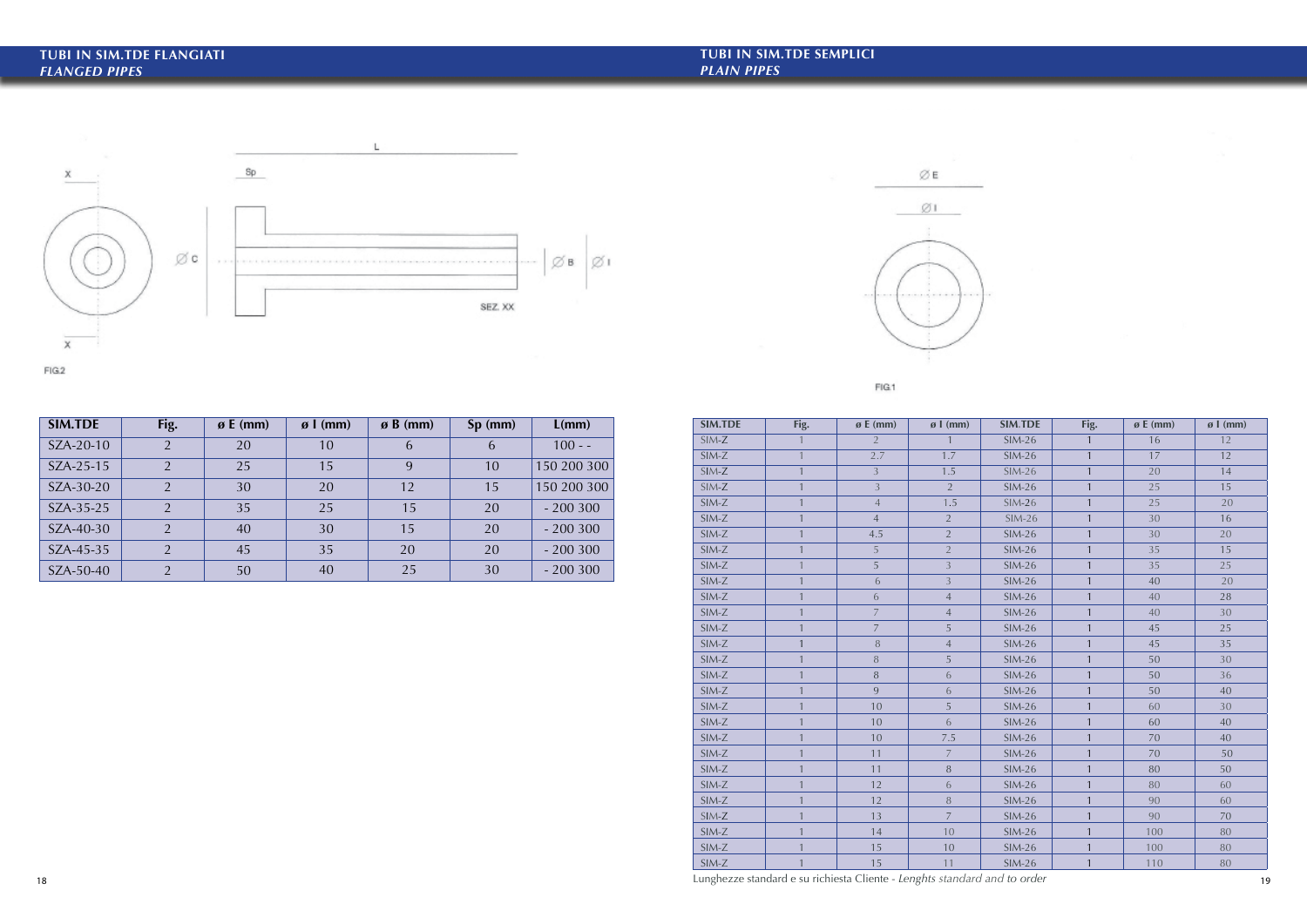| Lunghezze standard e su richiesta Cliente |  |
|-------------------------------------------|--|
| Lenghts standard and to order             |  |

| <b>SIM.TDE</b> | Fig.           | $\boldsymbol{\beta}$ E (mm) | $\boldsymbol{\beta}$   (mm) | $l$ (mm)         |
|----------------|----------------|-----------------------------|-----------------------------|------------------|
| SIM-ZB         | 3              | 3                           | 0.8                         | 1.3              |
| SIM-ZB         | 3              | 3.5                         | $\mathbf{1}$                | 1.6              |
| SIM-ZB         | 3              | 3.8                         | 1.15                        | 1.8              |
| SIM-ZB         | 3              | $\overline{4}$              | $\mathbf{1}$                | 1.8              |
| SIM-ZB         | 3              | $\overline{4}$              | 1.2                         | 1.8              |
| SIM-ZB         | 3              | 4.5                         | 1.3                         | 2.35             |
| SIM-ZB         | 3              | 5                           | 1.5                         | 2.35             |
| SIM-ZB         | 3              | 5                           | 1.8                         | 2.35             |
| SIM-ZB         | 3              | 6                           | $\overline{2}$              | 2.8              |
| SIM-ZB         | 3              | 6.5                         | $\overline{2}$              | 3.2              |
| SIM-ZB         | $\mathfrak{Z}$ | $\overline{7}$              | 2.5                         | 3.2              |
| SIM-ZB         | 3              | 7.5                         | $\overline{2}$              | 3.6              |
| SIM-ZB         | 3              | 7.5                         | 2.5                         | 3.6              |
| SIM-ZB         | 3              | $\, 8$                      | 2.2                         | 3.6              |
| SIM-ZB         | 3              | $\, 8$                      | 3                           | 3.6              |
| SIM-ZB         | 3              | 8.5                         | 3                           | 4.1              |
| SIM-ZB         | 3              | 9                           | 3                           | 4.1              |
| SIM-ZB         | $\mathfrak{Z}$ | 10                          | $\mathfrak{Z}$              | 4.5              |
| SIM-ZB         | 3              | 12                          | $\overline{4}$              | 5.4              |
| SIM-ZB         | 3              | 12                          | 4.5                         | 5.4              |
| SIM-ZB         | 3              | 14                          | $\overline{4}$              | 6.4              |
| SIM-ZB         | 3              | 14                          | 5                           | 6.4              |
| SIM-ZB         | 3              | 16                          | 5                           | $\boldsymbol{7}$ |



FIG. 3

| <b>SIM.TDE</b> | Fig.           | $\boldsymbol{\beta}$ E (mm) | $\boldsymbol{\beta}$   (mm) | $l$ (mm) | Sp.(mm) |
|----------------|----------------|-----------------------------|-----------------------------|----------|---------|
| SIM-ZC         |                |                             | 0.8                         | 1.6      |         |
| SIM-ZC         | $\overline{4}$ | 4.3                         |                             | 1.8      |         |
| SIM-ZC         |                | 8                           |                             | 3.5      | 4.5     |
| SIM-ZC         | 4              | 8                           | 2.5                         | 3.5      | 4.5     |
| SIM-ZC         | 4              | 12                          |                             | 5.5      |         |
| SIM-ZC         |                | 12.7                        |                             | 5.5      | 7.21    |
| SIM-ZC         |                | 15                          | 4.5                         |          | 9       |
| SIM-ZC         |                | 15                          |                             |          |         |

| $JIV$ - $L$ D  | ⊃                                         | 0.5            | ⊃                                  | 4.1                         |                                           |                | SIM.TDE          | Fig.            | $\boldsymbol{\mathfrak{g}}$ E (mm) | $\boldsymbol{\mathfrak{g}}$ l (mm) | $l$ (mm)       | $N^{\circ}$ (fori) |
|----------------|-------------------------------------------|----------------|------------------------------------|-----------------------------|-------------------------------------------|----------------|------------------|-----------------|------------------------------------|------------------------------------|----------------|--------------------|
| SIM-ZB         | $\overline{3}$                            | 9              | $\overline{3}$                     | 4.1                         |                                           |                | SIM-ZD           | 5               |                                    | 0.8                                | 2.2            |                    |
| SIM-ZB         | $\overline{3}$                            | 10             | $\overline{3}$                     | 4.5                         |                                           |                | SIM-ZD           | 5               | 4.5                                |                                    | 2.5            |                    |
| SIM-ZB         | $\overline{3}$                            | 12             | $\overline{4}$                     | 5.4                         |                                           |                | SIM-ZD           | 5               | 6                                  | 1.8                                | 3.3            |                    |
| SIM-ZB         | $\overline{3}$                            | 12             | 4.5                                | 5.4                         |                                           |                | SIM-ZD           | 5               | 6                                  | 1.5                                | 3.3            |                    |
|                |                                           |                |                                    |                             |                                           |                | SIM-ZD           | 5               | 8                                  | $\overline{2}$                     | 4.25           |                    |
| SIM-ZB         | $\overline{3}$                            | 14             | $\overline{4}$                     | 6.4                         |                                           |                | SIM-ZD           | $\overline{5}$  | 8.5                                | 1.5                                | 4.8            |                    |
| SIM-ZB         | $\overline{3}$                            | 14             | $5\overline{)}$                    | 6.4                         | Lunghezze standard e su richiesta Cliente |                | SIM-ZD           | 5               | 8.5                                | $\overline{2}$                     | 4.8            |                    |
| SIM-ZB         | $\overline{3}$                            | 16             | $5\overline{)}$                    | $\overline{7}$              | Lenghts standard and to order             |                | SIM-ZD           | 5               | 8.5                                | 2.5                                | 4.8            |                    |
|                |                                           |                |                                    |                             |                                           |                | SIM-ZD           | 5               | 9.5                                | 2.8                                | 5.2            |                    |
|                |                                           |                |                                    |                             |                                           |                | SIM-ZD           | 5               | 10                                 | 3                                  | 5.4            |                    |
|                |                                           |                |                                    |                             |                                           |                | SIM-ZD           | 5               | 12                                 | $\overline{3}$                     | 6.5            |                    |
|                | <b>TUBETTI BIFILARI OVALI</b>             |                |                                    |                             |                                           |                | SIM-ZD           | $\overline{5}$  | 12                                 | 3.5                                | 6.8            | $\overline{A}$     |
|                |                                           |                |                                    |                             |                                           |                | SIM-ZD           | 5               | 13                                 | $\overline{4}$                     | 7.15           |                    |
|                | <b>OVAL TUBES WITH 2 HOLES</b>            |                |                                    | ø                           |                                           |                | SIM-ZD           | 5               | 14                                 | $\overline{4}$                     | 7.7            |                    |
|                |                                           |                |                                    |                             |                                           | Sp             | SIM-ZD           | $5\overline{)}$ | 14                                 | 4.5                                | $8\phantom{1}$ | $\overline{A}$     |
|                |                                           |                |                                    |                             |                                           |                | SIM-ZD           | $\overline{5}$  | 16                                 | $\overline{4}$                     | 9.3            |                    |
|                |                                           |                |                                    |                             |                                           |                | SIM-ZD           | $\overline{5}$  | 16                                 | 4.5                                | 9.3            |                    |
|                |                                           |                |                                    |                             | ØE                                        |                | SIM-ZD           | .5              | 16                                 |                                    | 9.3            |                    |
|                | Lunghezze standard e su richiesta Cliente |                |                                    | FIG. 4                      |                                           |                | SIM-ZD           | 5               | 17                                 | 5                                  | 10.2           |                    |
|                | Lenghts standard and to order             |                |                                    |                             |                                           |                | SIM-ZD<br>SIM-ZD | 6               | 5.5                                |                                    | 3.4            | 6                  |
| <b>SIM.TDE</b> |                                           | Fig.           | $\boldsymbol{\mathfrak{g}}$ E (mm) | $\boldsymbol{\beta}$   (mm) | $l$ (mm)                                  | Sp.(mm)        | SIM-ZD           | 6<br>6          | $8\phantom{.}$<br>10               | 1.6<br>2.2                         | 5.1<br>6.5     | 6                  |
| SIM-ZC         |                                           | $\overline{4}$ |                                    | 0.8                         | 1.6                                       | 2              | SIM-ZD           |                 | 14                                 | 3.5                                | 9              |                    |
| SIM-ZC         |                                           | $\overline{A}$ | 4.3                                |                             | 1.8                                       | $\overline{3}$ | SIM-ZD           | 6<br>6          | 15                                 | 3.5                                | 9.5            | $\mathfrak b$<br>6 |
| SIM-ZC         |                                           | $\overline{4}$ | 8                                  | $\overline{2}$              | 3.5                                       | 4.5            | SIM-ZD           | $\overline{7}$  | 11.5                               | 2.7                                | 8              | $\overline{7}$     |
| SIM-ZC         |                                           |                | 8                                  | 2.5                         | 3.5                                       | 4.5            | SIM-ZD           | $\overline{7}$  | 12.4                               | 2.7                                | 8              | $\overline{7}$     |
| SIM-ZC         |                                           |                | 12                                 | $\overline{4}$              | 5.5                                       | $\overline{7}$ | SIM-ZD           | $\overline{7}$  | 13                                 | 3                                  | 8.5            |                    |
| SIM-ZC         |                                           | $\overline{4}$ | 12.7                               | $\overline{4}$              | 5.5                                       | 7.21           | SIM-ZD           | $\overline{7}$  | 14.5                               | 2                                  | 9              | $\overline{7}$     |
| SIM-ZC         |                                           | $\overline{4}$ | 15                                 | 4.5                         | $\overline{7}$                            | 9              | SIM-ZD           | $\overline{7}$  | 16                                 | $\overline{4}$                     | 10             | $\overline{7}$     |
| SIM-ZC         |                                           |                | 15                                 | $\overline{5}$              | $7\overline{ }$                           | 9              | SIM-ZD           | $\overline{7}$  | 18                                 | 4.5                                | 11.5           | $\overline{7}$     |
| 20             |                                           |                |                                    |                             |                                           |                |                  |                 |                                    |                                    |                |                    |



## **TUBETTI BIFILARI OVALI** *OVAL TUBES WITH 2 HOLES*

# **TUBETTI BIFILARI CILINDRICI** *CYLlNDRICAL TUBES WITH 2 HOLES*

# **TUBETTI MULTIFORI** *TUBES WITH SEVERAL HOLES*